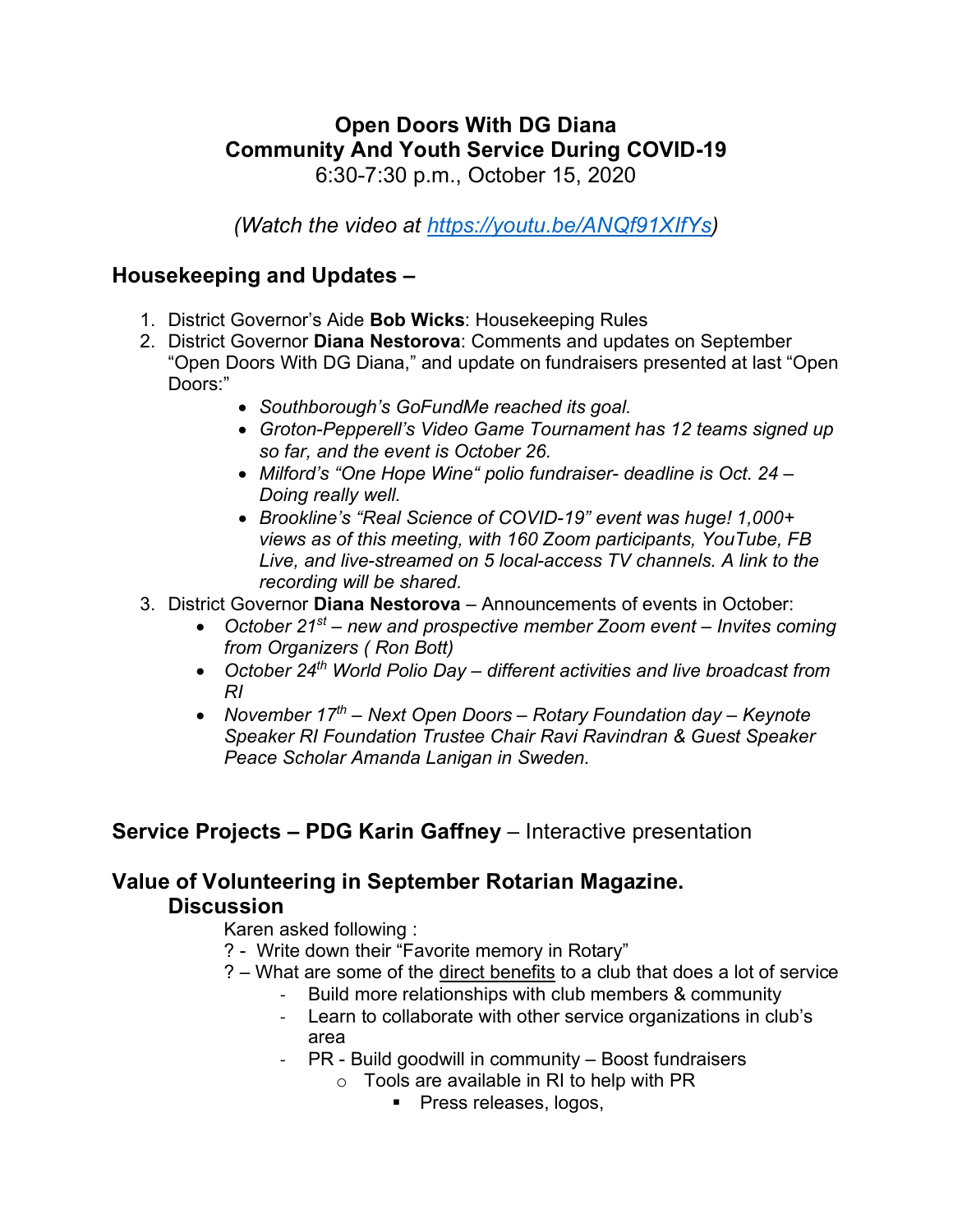- Member capture. Rotarians want to participate in hands on service
- Communities can support fundraisers with funds and volunteers.
- Gain credibility in community. More exposure makes it easier to be successful.
- Opportunity to invite friends, colleagues and family easier than a meeting.
- FUN Rotarians want to have "FUN!"

#### **SUGGESTIONS**

- Club Service Chairs need to be a priority in Clubs! Shift focus from membership to Service and the membership benefits will follow.
- Suggest clubs have a Service Champion to research service projects
- Research what other clubs are doing. Use the RI website as a resource. District 7910 has a Service Project tab
- Its ok to adopt other club's ideas and adapt it to your club
- Substitute Project for a meeting or Meal
- Read Value of Volunteering article in September Rotarian Magazine.
- If your favorite Rotary memory is doing a service project ... spread the word.

Clubs Service projects – Project & Impact

- a. President **Lynn Duffy O'Shea**, Brookfields Plexiglass dividers
	- Build plexi barriers for school teachers & Faculty that can't wear masks due to the special needs of the audience.
	- Outdoor project that supported health, saved the school money and was hands on.
- b. President **Carolyn Read** on Million masks challenge
	- Helping connect community members with PPE mask needs.
	- All members have been able to participate and connect with low budget organizations in a 1 on 1 ( socially distance safe manner)
- c. AG **Sharon Spaulding,** Concord Reverse Food Packaging event
	- Use zoom and PR to promote hunger awareness with a volunteer self fast. While learning about food insecurity issues affecting Sudan.
	- Collaborated with multiple clubs and able to still support their charity.
- d. Youth Chair **Dawn Marshall**, Billerica Rotary room
	- Developed as a support for kids taken from homes in "middle of Night" Rotary provides "Gifts from the Heart" comfort items that can fit into a back pack. Toiletries, clothes etc. Other clubs have helped out as the project has grown.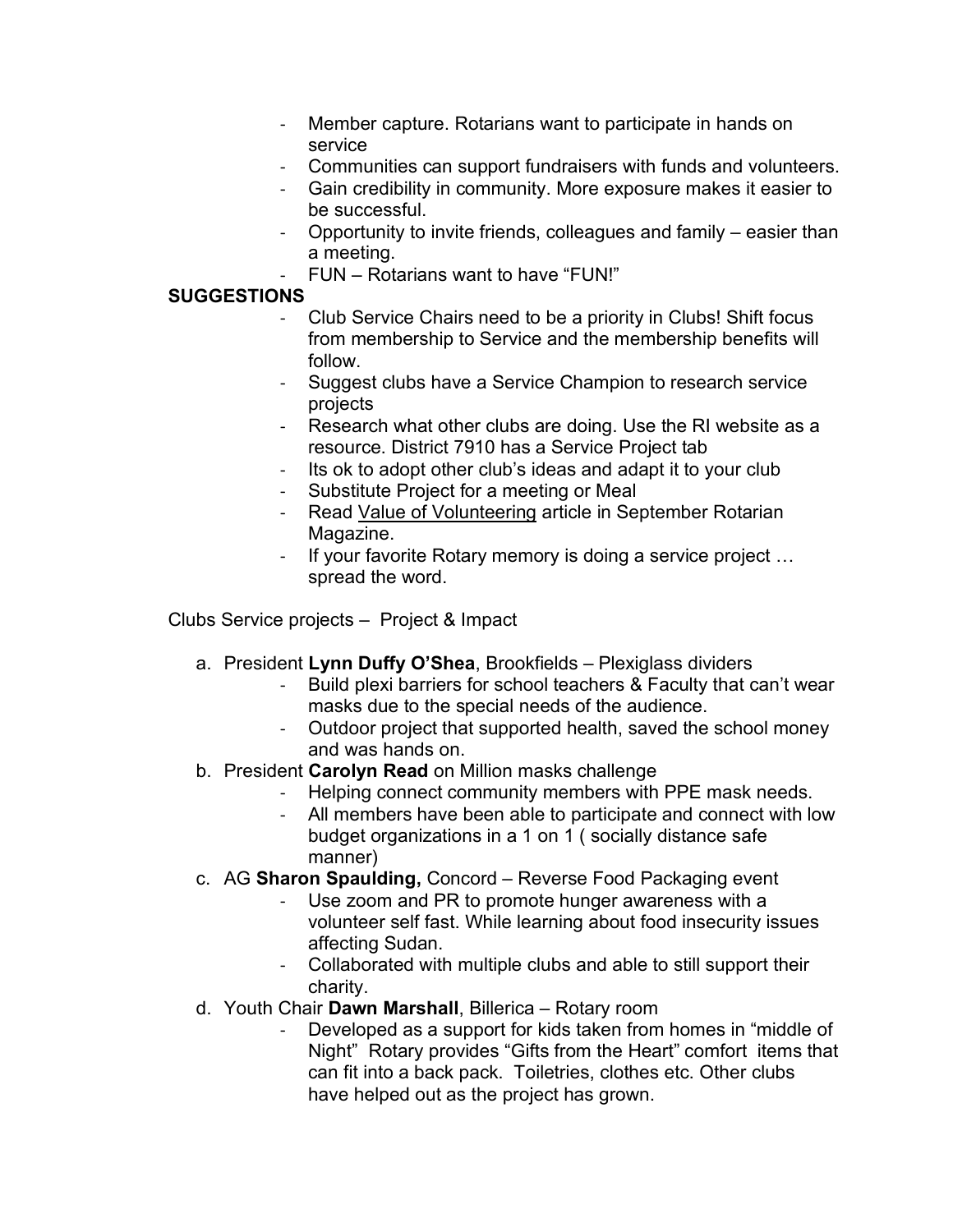- Members eyes have been opened to the local needs. Collaboration with other clubs and local donors.
- e. President **Kathy Wilfert**, Westborough Rise above Launch box
	- Used a grant to help. Partnered with Interact and Rise Above Foundation to create "Launch Boxes" to set up young adults that aged out of the DCF system. Sheets, toiletries, kitchen items. Rotary will assemble the boxes.
	- Club members were moved by the presentation and took on the role to provide the support.
- f. **Chris Alphen**, Concord Sleep in Heavenly peace
	- Build and deliver Beds for kids sleeping on floors. 2-3% of the kids in MA sleep on the floor or have never had a bed of their own.
	- Members are able to participate hands on. They assemble and deliver.

**Youth Service Projects – Christine Pinney ( Bedford Club)-** Introducing the presenters from Interact and Rotaract Clubs and the Cleanup day this Saturday and how we can work together on Service projects with Young people **-**

- What can we do to keep RYLA safe but still move forward.
- Zoom "Meet-Ups" evolved to get the kids connected.
- Engage in Service parks Youth are invited to beautify an outdoor garden area.
- Support the Interact Clubs

## **Interact clubs –**

- **Acton-Boxborough HS** NHS Co- Presidents **Joe Maffa and Rishi Girish –** Senior to Senior project. Provides support and resources for Seniors during the COVID . 1)Write letters weekly and monthly to keep seniors connected. 2)Organized drive through BBQ, shredding event**.** 3)Connect via Zoom. 4)Organizing a Veterans Day Event with a goodie package of muffins and letters with a follow up Zoom meeting later in the day.
- **A-B HS Interact Club** Dance for Polio Raised \$3000 dollars with Gates Match became \$9,000
- **Littleton Interact Community club -** Co-Chair **Courtney Bottenhorn** 1) organizing a virtual walk or run 2) made and donated dog toys for a local dog shelter 3) fundraiser outside movie 4) giving tree collecting for toys for tots,